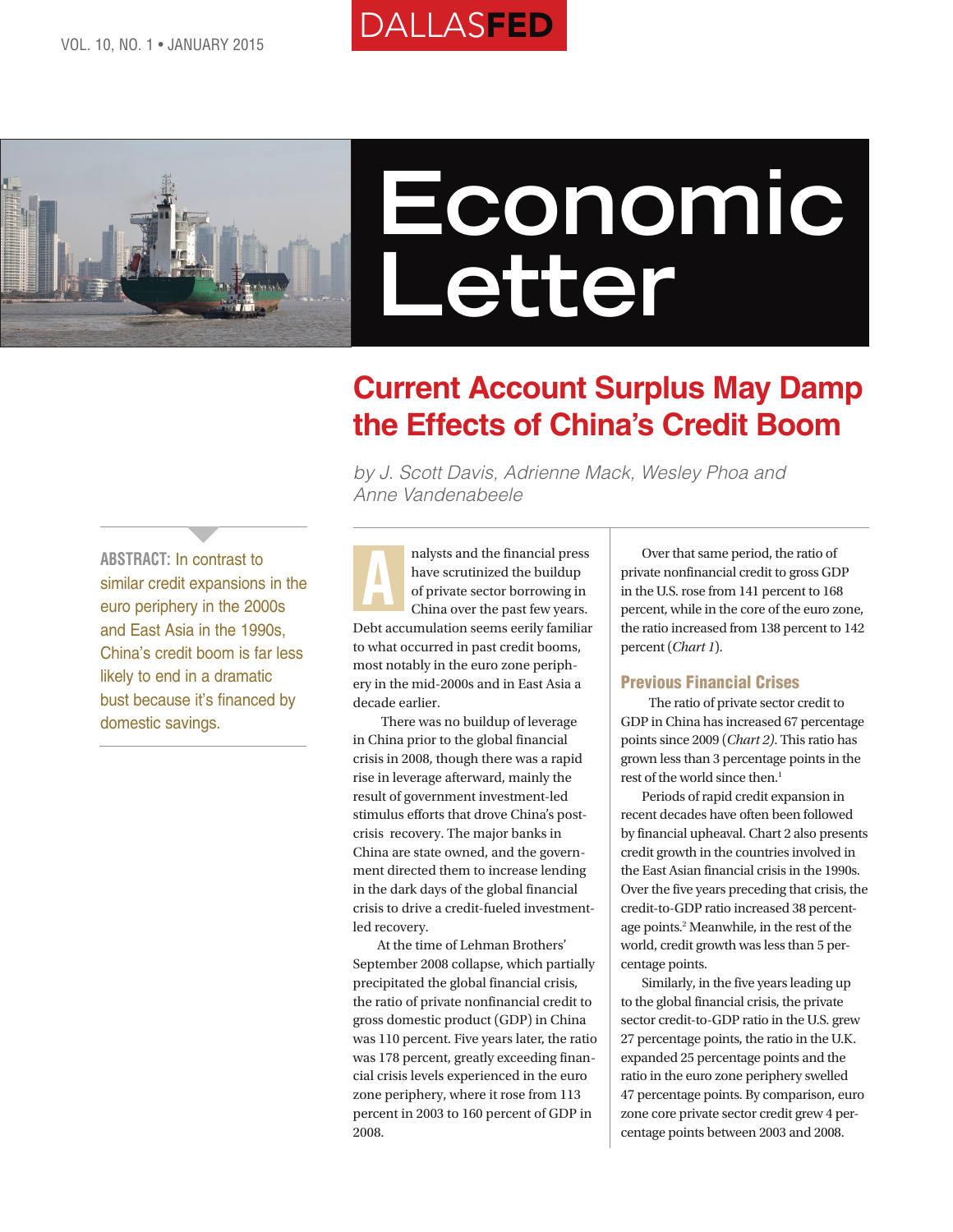## **Economic Letter**

At first glance, it may seem as if China is heading for the same type of disaster that befell the euro zone periphery. But there is one major difference between China today and these past episodes. The past credit booms all occurred in countries running a current account deficit, meaning the credit boom was financed from foreign borrowing. China, conversely, is running a current account surplus, meaning that China's credit boom is financed from domestic savings.

#### Importance of the Current Account

Researchers can quantify the effect of this credit growth on the probability of a banking crisis. The statistical or model approach is particularly useful since other potential determinants of a banking crisis can be factored into the analysis.

To gauge the impact of a high rate of credit growth on the probability of a subsequent banking crisis, we use data for a large panel of countries to model the incidence of banking crises, controlling for a range of economic factors as well as the growth in credit.

 Specifically, we consider statistical relationships. We regress a variable for the incidence of a banking crisis in a given year and a given country on that country's excess credit growth over the previous five years and other country-specific variables. These variables include the current account surplus or deficit (whether the country is a net creditor or debtor) as a ratio of GDP, the output gap (the difference between what a country produces and its theoretical potential), the inflation rate and whether the country has a fixed or floating currency.

The estimated credit-to-GDP coefficients from this regression may be interpreted as the "marginal effect" of an increase in the credit-to-GDP ratio on the probability of a banking crisis—that is, an estimate of the change in the probability of a banking crisis resulting from a 1 percentage-point increase in the private sector credit-to-GDP ratio.3

Two scenarios for estimating the effect of credit growth on the probability of a banking crisis may provide insight.

In the first, there is no interaction between credit growth and a country's current account surplus or deficit. Credit growth is just as likely to lead to a crisis



SOURCES: "How Much Does the Private Sector Really Borrow—A New Database for Total Credit to the Private Non-Financial Sector," by Christian Dembiermont, Mathias Drehmann and Siriporn Muksakunratana, Bank for International Settlements *Quarterly Review*, March 18, 2013; Haver Analytics; authors' calculations.



SOURCES: "How Much Does the Private Sector Really Borrow—A New Database for Total Credit to the Private Non-Financial Sector," by Christian Dembiermont, Mathias Drehmann and Siriporn Muksakunratana, Bank for International Settlements *Quarterly Review*, March 18, 2013; Haver Analytics; authors' calculations.

whether that credit was financed at home or abroad.

In the second specification, the possibility of an interaction between credit growth and the current account is permitted and may produce different results depending on whether the current account is in surplus or deficit. By allowing for this interaction, the marginal effect becomes a function of a country's current account balance.

The current account is equal to domestic savings minus domestic investment, so if the current account is in surplus, domestic savings can more than

finance any domestic investment. If it is in deficit, domestic savings are insufficient to finance domestic investment, and foreign borrowing is necessary. Previous crisis episodes suggest that domestic savings tends to be a more stable form of financing than foreign borrowing. Foreign lenders are much more likely to withdraw their financing and refuse to roll over existing debt, and thus the possibility that high credit growth may frighten investors and trigger a run on a country's financial system is much more likely when credit growth depends on foreign financing.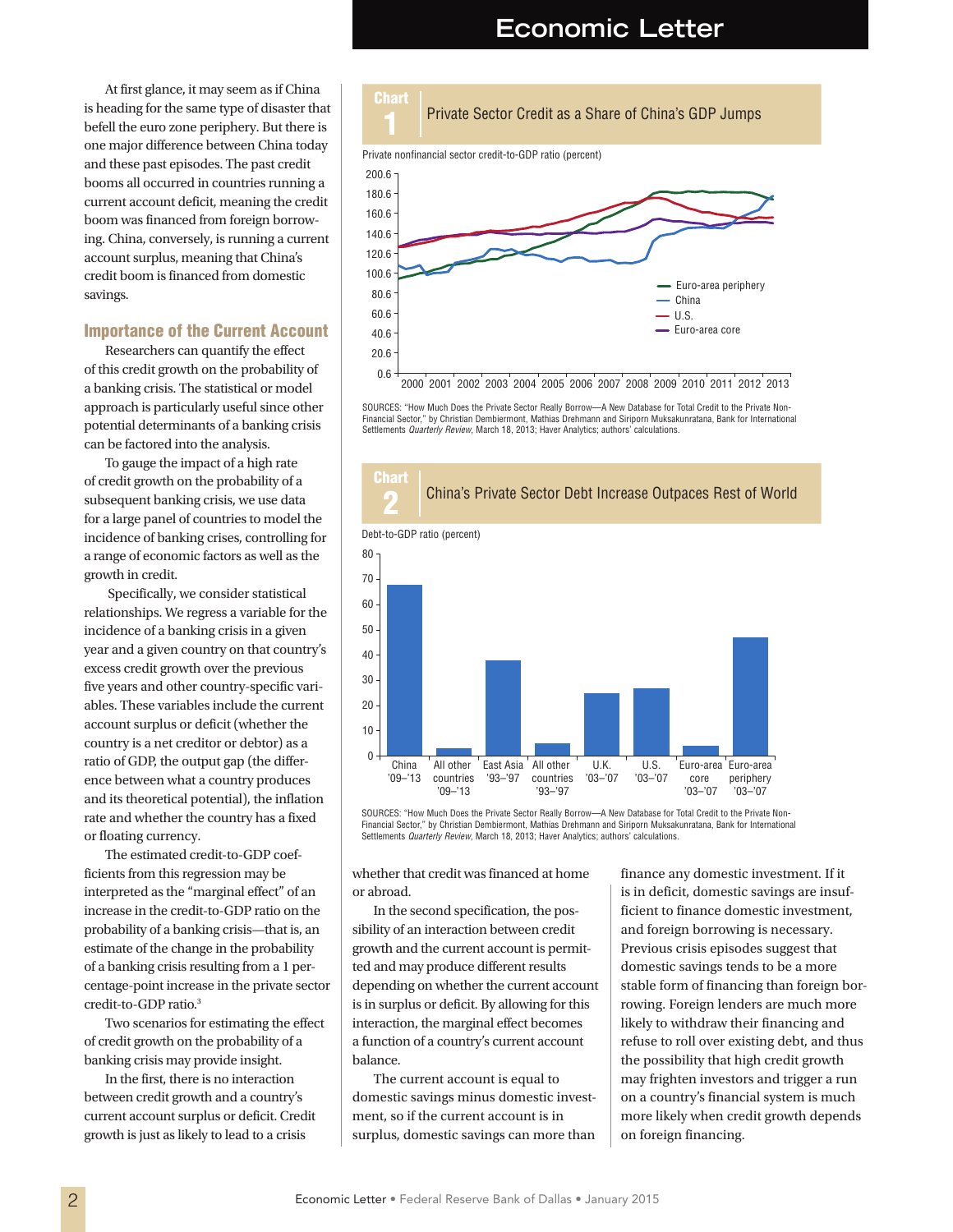### **Economic Letter**

Chart

'ahle

#### Banking Crisis Risk

Estimates of the marginal effect of credit growth on the probability of a banking crisis under these two specifications are presented in Chart 3. When interaction between credit growth and the current account isn't allowed, the effect is constant and equal to 0.14—in other words, a 10 percentage-point increase in the credit-to-GDP ratio over a five-year period should raise the probability of a banking crisis by about 1.4 percentage points.4

 When interaction between credit growth and the current account is allowed, the marginal effect varies negatively with a country's current account balance. It is smaller in countries with a current account surplus and higher in countries with a current account deficit.

 For a country with a balanced current account, the estimated marginal effect is around 0.16. For a country with a current account surplus of 5 percent of GDP, this marginal effect is only 0.03, but for a country with a current account deficit of 5 percent of GDP, it is around 0.30—a 10 percentage-point increase in the credit-to-GDP ratio over a five-year period should raise the probability of a banking crisis by about 3 percentage points.<sup>5</sup>

 Thus, the estimates from this statistical model suggest that a credit boom financed from domestic savings is much less likely to end in a banking crisis than a credit boom financed from foreign borrowing.

Growth of the private sector creditto-GDP ratio, the previous year's current account balance (as a percentage of GDP) and the estimated effect of that credit growth on the probability of a crisis are shown in Table 1. The impact is calculated under two specifications, with and without an interaction between credit growth and the current account.

The euro zone periphery countries that experienced growth in the private sector credit-to-GDP ratio of 47 percentage points before the financial crisis also ran a current account deficit of 5 percent of GDP in 2006. Without allowing for an interaction between credit growth and the current account, each percentage point of credit growth should have increased the probability of a banking crisis by 0.14 percentage points. If that marginal effect is multiplied by the 47 percentage points



SOURCES: "How Much Does the Private Sector Really Borrow—A New Database for Total Credit to the Private Non-Financial Sector," by Christian Dembiermont, Mathias Drehmann and Siriporn Muksakunratana, Bank for International<br>Settlements *Quarterly Review*, March 18, 2013; Haver Analytics; authors' calculations.

#### **Probability of Banking Crisis in China Is Low**

|                         |                                                    |                                                                  | Effect of credit growth on the<br>probability of a crisis<br>(in percentage points) |                                           |
|-------------------------|----------------------------------------------------|------------------------------------------------------------------|-------------------------------------------------------------------------------------|-------------------------------------------|
|                         | <b>Credit growth</b><br>(in percentage)<br>points) | <b>Current account</b><br>balance (as a<br>percentage of<br>GDP) | <b>No current</b><br>account<br>interaction                                         | With<br>current<br>account<br>interaction |
| East Asia, 1993-97      | 38.2                                               | $-44$                                                            | $+5.3$                                                                              | $+10.7$                                   |
| $U.S., 2003 - 07$       | 27.3                                               | $-5.8$                                                           | $+3.8$                                                                              | $+8.7$                                    |
| U.K., 2003-07           | 24.9                                               | $-28$                                                            | $+3.5$                                                                              | $+6.0$                                    |
| Euro core, 2003-07      | 4.1                                                | $+3.6$                                                           | $+0.6$                                                                              | $+0.3$                                    |
| Euro periphery, 2003-07 | 47.4                                               | $-5.2$                                                           | $+6.6$                                                                              | $+14.2$                                   |
| China, 2009-13          | 67.6                                               | $+2.6$                                                           | $+9.5$                                                                              | $+6.1$                                    |

SOURCES: "How Much Does the Private Sector Really Borrow—A New Database for Total Credit to the Private Non-Financial Sector," by Christian Dembiermont, Mathias Drehmann and Siriporn Muksakunratana, Bank for International Settlements *Quarterly Review*, March 18, 2013; Haver Analytics; authors' calculations.

of credit growth, that credit growth should have increased the probability of a crisis in the euro zone periphery by 6.6 percentage points. However, when the model includes an interaction between credit growth and the current account, the estimated marginal effect is 0.30—in this instance, 47 percentage points of credit growth raised the probability of a crisis by 14.2 percentage points.

China has experienced more growth in the private sector credit-to-GDP ratio in the past five years than did the euro zone periphery between 2002 and 2007, the table shows. If we did not take into

account the interaction between credit growth and the current account, China's recent credit would raise the probability of a crisis by 9.5 percentage points.

However, China has a current account surplus of over 2 percent of GDP. When accounting for the effect of this surplus, each additional percentage point of credit growth in China should only lead to a 0.09 percentage-point increase in the probability of a crisis. Thus, according to these estimates, China's credit boom should have raised the estimated probability of a crisis by only 6.1 percentage points.